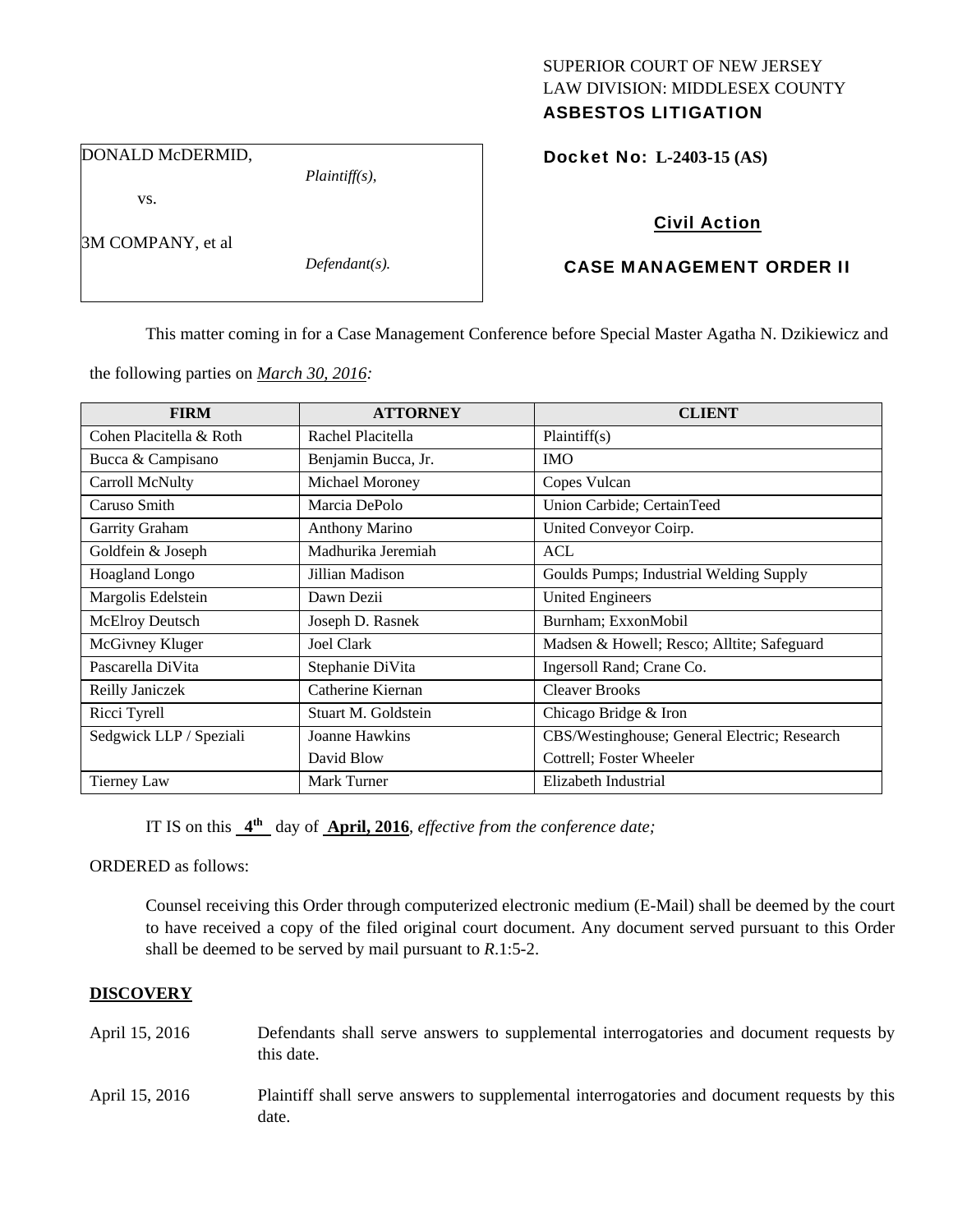- June 30, 2016 Fact discovery, including depositions, shall be completed by this date. Plaintiff's counsel shall contact the Special Master within one week of this deadline if all fact discovery is not completed.
- July 29, 2016 Depositions of corporate representatives shall be completed by this date.

#### **EARLY SETTLEMENT**

October 7, 2016 Settlement demands shall be served on all counsel and the Special Master by this date.

#### **SUMMARY JUDGMENT MOTION PRACTICE**

- August 19, 2016 Plaintiff's counsel shall advise, in writing, of intent not to oppose motions by this date.
- September 2, 2016 Summary judgment motions shall be filed no later than this date.
- September 30, 2016 Last return date for summary judgment motions.

#### **MEDICAL DEFENSE**

- July 1, 2016 Plaintiff shall serve medical expert reports by this date.
- October 31, 2016 Defendants shall identify its medical experts and serve medical reports, if any, by this date. **In addition, defendants shall notify plaintiff's counsel (as well as all counsel of record) of a joinder in an expert medical defense by this date.**

#### **LIABILITY EXPERT REPORTS**

- August 12, 2016 Plaintiff shall identify its liability experts and serve liability expert reports or a certified expert statement by this date or waive any opportunity to rely on liability expert testimony.
- October 31, 2016 Defendants shall identify its liability experts and serve liability expert reports, if any, by this date or waive any opportunity to rely on liability expert testimony.
- November 30, 2016 Plaintiff shall identify its rebuttal liability experts and serve rebuttal liability expert reports, if any, by this date.

#### **EXPERT DEPOSITIONS**

December 30, 2016 Expert depositions shall be completed by this date. To the extent that plaintiff and defendant generic experts have been deposed before, the parties seeking that deposition in this case must file an application before the Special Master and demonstrate the necessity for that deposition. To the extent possible, documents requested in a deposition notice directed to an expert shall be produced three days in advance of the expert deposition. The expert shall not be required to produce documents that are readily accessible in the public domain.

#### **PRE-TRIAL AND TRIAL**

| July 12, 2016 | The settlement conference previously scheduled on this date is <b>cancelled</b> . |  |  |
|---------------|-----------------------------------------------------------------------------------|--|--|
|---------------|-----------------------------------------------------------------------------------|--|--|

December 8, 2016 @ 10:00am Settlement conference. All defense counsel shall appear with authority to negotiate settlement and have a representative authorized to negotiate settlement available by

\_\_\_\_\_\_\_\_\_\_\_\_\_\_\_\_\_\_\_\_\_\_\_\_\_\_\_\_\_\_\_\_\_\_\_\_\_\_\_\_\_\_\_\_\_\_\_\_\_\_\_\_\_\_\_\_\_\_\_\_\_\_\_\_\_\_\_\_\_\_\_\_\_\_\_\_\_\_\_\_\_\_\_\_\_\_\_\_\_\_\_\_\_\_\_\_\_\_\_\_\_\_\_\_\_\_\_\_\_\_